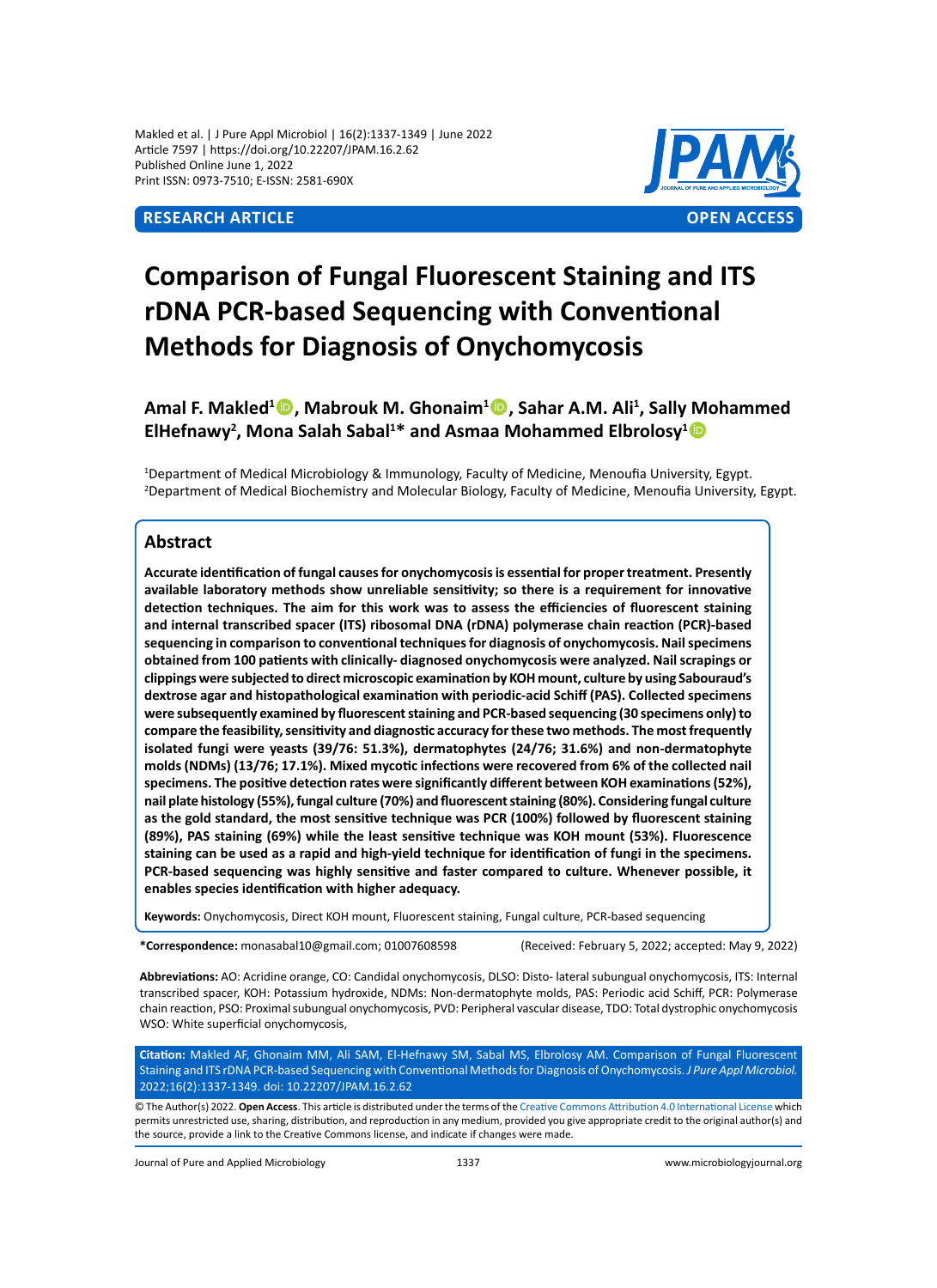# **Introduction**

Onychomycosis is a mycotic infection that affects fingers and toenails, leading to nail plate and nail bed distortion. It is considered one of the most common nail diseases globally and constitutes about 50% of whole clinical nail syndromes.<sup>1</sup>

The etiological causes of onychomycosis may be dermatophytes, non-dermatophyte molds (NDMs) and yeasts. Onychomycosis is categorized into five clinical types: Distolateral subungual onychomycosis; DLSO (discoloration, onycholysis, subungual hyperkeratosis and thickening of the distal and/or lateral nail), White superficial onychomycosis; WSO (white spots and textural changes on or in the nail plate), Proximal subungual onychomycosis; PSO (discoloration and onycholysis affecting the proximal part of the nail), Candidal onychomycosis; CO (marked thickening and roughness of nail plates) and Total dystrophic onychomycosis; TDO (involves the entire nail bed and plate with thickening and roughening or destruction of nail plate.<sup>1,2</sup>

According to etiologic agents of onychomycosis, dermatophytes are considered the main fungal agents (90% and 40% of toenail and fingernail infections respectively) of which *Trichophyton rubrum, T. mentagrophytes* and *T. tonsurans* are the most prevalent species. Onychomycosis of fingernails is usually triggered by yeast infection, mainly *Candida* spp. The main NDM involved in onychomycosis are *Curvularia, Aspergillus, Fusarium, Penicillium* and *Scytalidium*  species.2 The disease necessitates long-duration systemic antifungal treatment; hence, accurate mycological identification is crucial for proper treatment consequences. Therefore, fast and sensitive approaches for identification of fungal species are necessary.<sup>3</sup>

Direct microscopy of KOH mounts requires experienced investigators and may yield 5–15% of false-negative results. Regarding PAS staining; not only the specific etiologic agent is difficult to be established but also, the fungal viability isn't documented. Also, fungal culture is a slow procedure that requires 3-4 weeks up to 6 weeks to obtain the result and has a higher proportion of false- negatives results (30–50%). Despite all these drawbacks, identification of the causative organism by microbiological techniques is still the cornerstone for disease diagnosis. $2,3$ 

Molecular techniques centered on the polymerase chain reaction (PCR) have been introduced that provide a timely and accurate diagnosis of onychomycosis and other mycotic diseases.3 Direct diagnosis of fungal diseases in clinical samples by PCR-based methods would permit early and detailed identification of the causative agents.<sup>4</sup>

The amplification of internal transcribed spacer (ITS) regions and 28SnrDNA (D1/D2 region) followed by Sanger sequencing have been used for identification of isolated fungi in clinical specimens directly.<sup>4,5</sup> A limited number of studies were done to compare between conventional and non-conventional methods for diagnosis of onychomycosis and identification of causative clinical isolates.

The current study aimed to highlight risk factors associated with onychomycosis, to identify the causative fungal pathogens and to compare the diagnostic validity of fungal fluorescent staining and ITS rDNA PCR-based sequencing with conventional methods (KOH direct microscopy, mycological culture and histopathology by PAS stain) for diagnosis of onychomycosis.

# **Materials and Methods Study subjects and data collection**

This cross-sectional study was carried out during the period from January 2020 to April 2021 at the Medical Microbiology and Immunology Department in collaboration with the Central Laboratory of Faculty of Medicine, Menoufia University. It involved 100 patients (15 males and 85 females with a mean age of 47.36±15.204 years) clinically- diagnosed to have onychomycosis at the Outpatient Clinic of Dermatology Department.

The Local Ethics Committee of Faculty of Medicine, Menoufia University (11/2018MICR3) approved the study protocol. Informed consents were taken from all participants.

All the patients submitted to full history taking including risk factors of onychomycosis in order to focus on the factors affecting and motivating the occurrence of onychomycosis.

Patients with permanent or semipermanent discoloration of the nail plate due to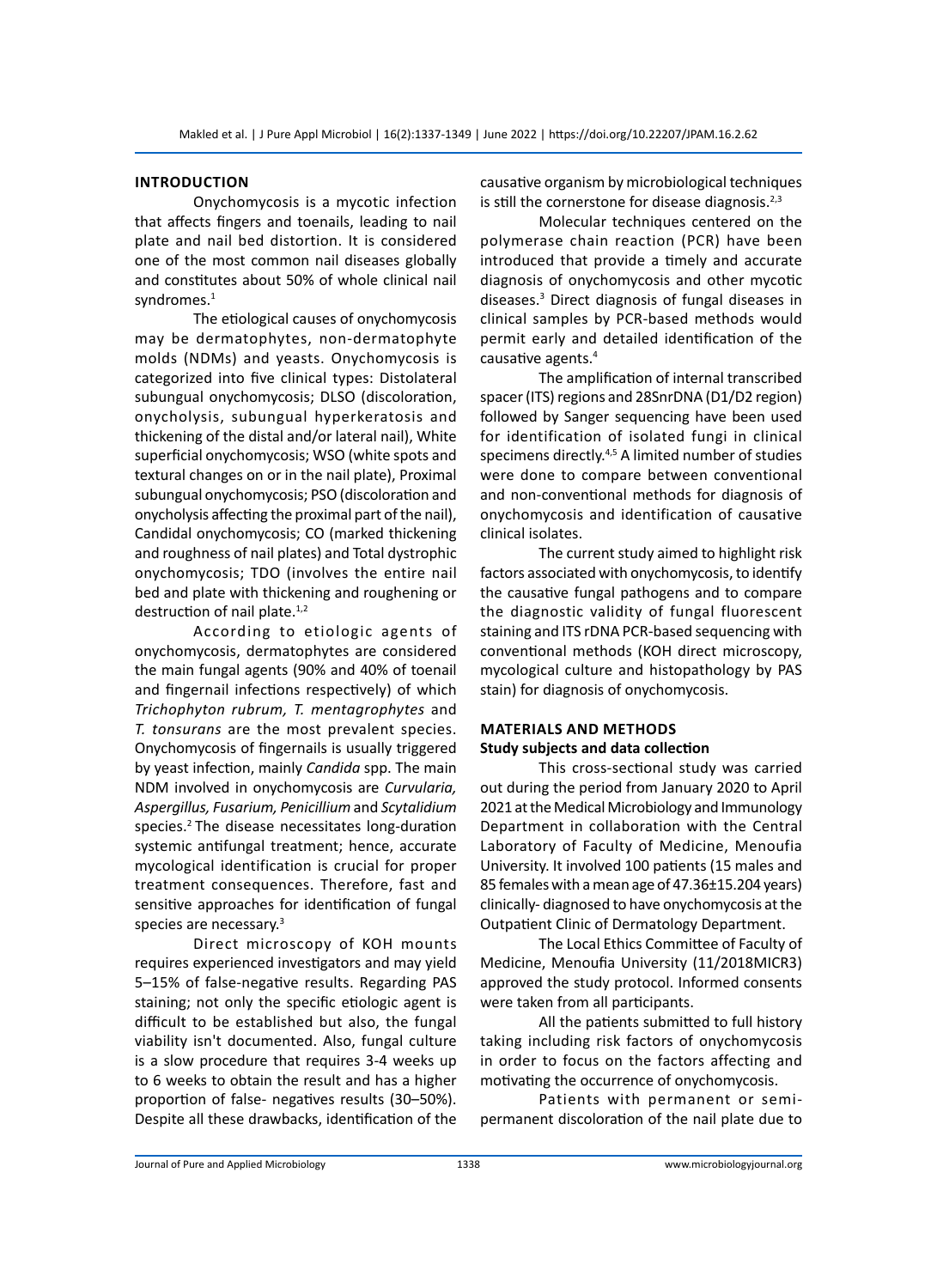topical therapeutics, cosmetics or professional dye exposure, subungual hematoma, nevoid subungual formation or any generalized skin disease associated with nail disorders for example psoriasis, lichen planus and atopic dermatitis were excluded.<sup>6</sup>

# **Specimen collection and transport**

Nail specimens (60 toenail and 40 fingernail samples) were collected after removing dirt and dust with distilled water from the affected site and cleaning with 70% alcohol. Nail plate clipping, scrapings of nail bed or subungual debris was obtained in a sterile plastic Petri dish plate.<sup>7</sup> Processing of nail specimens:

- Each nail specimen was evenly divided into five parts.
- 1. The first portion of specimen was examined directly by 20% KOH mounts. The presence of fungal structures in the form of fungal hyphae, pseudohyphae, arthroconidia, spores, or budding cell was reflected as positive.<sup>8</sup>
- 2. The second portion of the nail specimen was stained with PAS stain for histopathological examination. Specimens were fixed in paraffin blocks. Approximately 3mm thin slices were taken and mounted on glass slides. PAS staining was then done and examined microscopically for the appearance of any fungal elements. A positive histology was reported on presence of magenta-colored hyphae, arthroconidia, or yeasts.<sup>9</sup>
- 3. The third portion of the nail specimen was stained with acridine orange (AO) fluorescent dye. One ml of stock solution of AO (A6014; Sigma, Welwyn Garden City, UK) was added to 9ml of a 20% KOH solution. Two drops were placed on a glass slide; then, nail scrapings were added and covered by a cover slip, gently heated over an open flame, and examined using a fluorescence microscope (N.14800, Humascope Flu LED with fluorescence filter; Germany). The fungal fluorescence was identified by tubular or annular elements with a thin rim of bright orange fluorescence outlining the usual shape of the fungal cell wall as described in Mann's recommendations.<sup>10</sup>
- 4. The fourth portion of nail specimen was firstly minced and then divided into two parts to be cultured onto two Sabouraud's dextrose

agar plates (one with cycloheximide and chloramphenicol and the other without). These plates were incubated at 25°C and 37°C for 1-4 weeks and examined daily for colony growth. Dermatophytes were identified macroscopically (color and consistency of the surface and reverse, topography, and texture). For suspected yeast and yeast-like growth, microscopic examination of isolates was performed after staining by Gram's stain to evaluate their response to stain, shapes, their arrangement and yeast budding form. $^{11}$ 

5. The fifth portion of nail specimen was examined by internal transcribed spacer (ITS) ribosomal DNA (rDNA) PCR-based sequencing. Fungal DNA was extracted using the DNeasy Plant Mini Kit (cat. nos. 69104 and 69106) according to the Manufacturer's instructions. The fungus-specific universal primers ITS1 (5ʹ- TCCGTAGGTGAACCTGCGG-3ʹ) and ITS4 (5ʹ-TCCTCCGCTTATTGATATGC-3ʹ) were used to amplify the full ITS sequence (product size 700-900 bp).<sup>12</sup>

PCR was performed for the 100 samples in a thermocycler (Biometra, Germany). PCR products were separated by gel electrophoresis, subsequently purified with the Invitrogen™ PureLink™ PCR Purification Kit-Fisher Scientific. Sequencing of 30 purified PCR products was done using Taq DyeDeoxy™ and ABI Prism™ terminator cycle sequencing kits (Applied Biosystems, Foster City, CA, USA) and the above-mentioned forward and reverse PCR primers. The sequencing results were evaluated using the nucleotide Basic Local Alignment Search Tool (BLAST) to determine the closest relatives on the NCBI website (http: //www. ncbi.nlm.nih.gov).<sup>13</sup>

# **Statistical Analysis**

SPSS version 26 on IBM compatible computer was utilized to perform statistical analysis. Qualitative data were stated as number and percentage and comparison between the tests of diagnosis was done using Chi-square and Z tests. P-value <0.05 was considered significant. Agreement between the tests was evaluated by the Cohen kappa statistic to evaluate the level of agreement. To determine the efficacy and performance characteristics of each test, fungal culture was selected as the cornerstone. The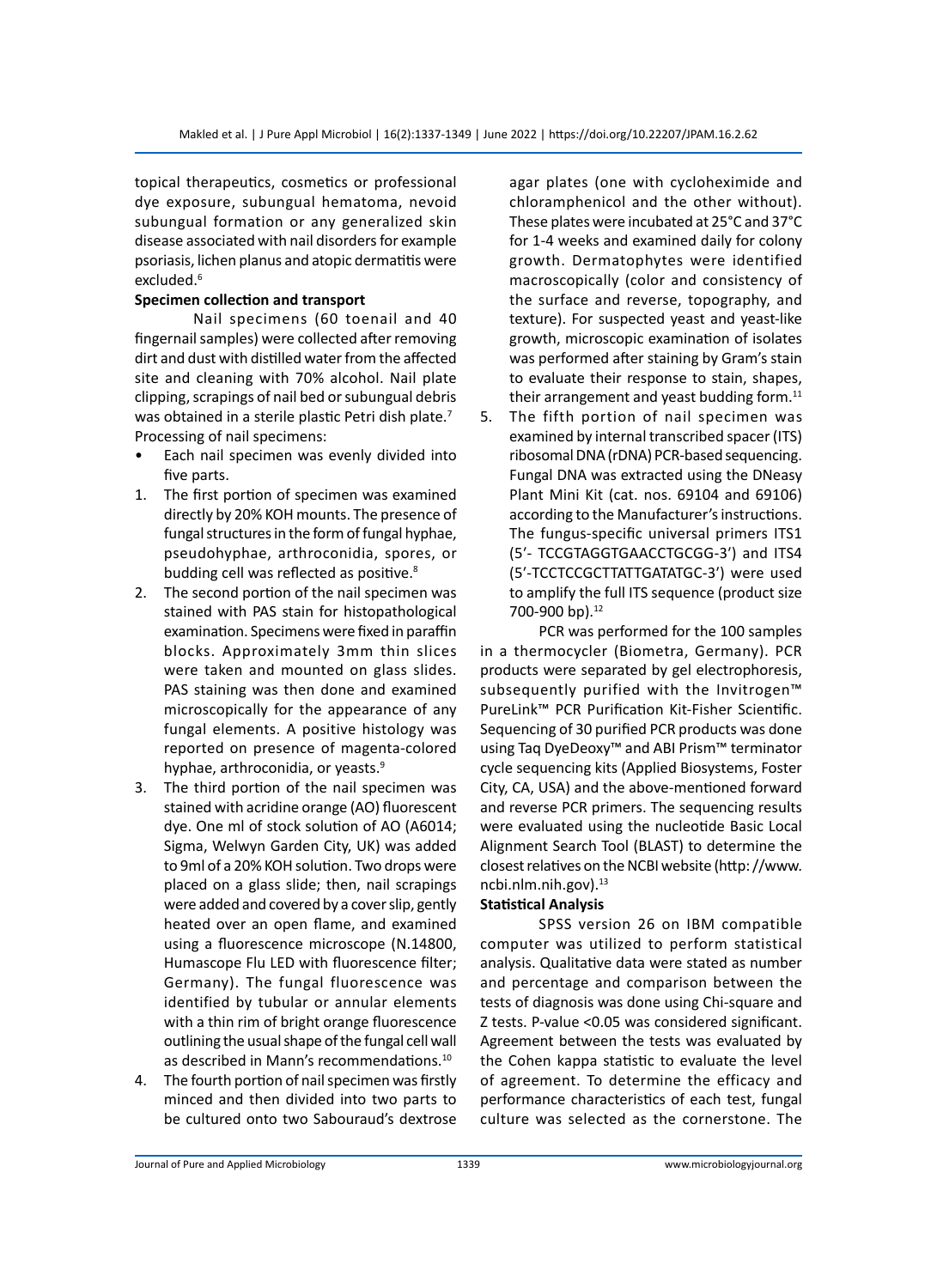sensitivity, specificity, accuracy, PPV, and NPV were determined for other methods (Foundation for Statistical Computing, Vienna, Austria, 2015).

# **Results**

One hundred patients with clinicallydiagnosed onychomycosis were enrolled in this study. About 59%, 46%, 25% and 20% of the studied patients had chronic hepatic diseases, anemic profile, diabetes and peripheral vascular diseases (PVD), respectively. Notably, 71%, 67% and 54% of the studied patients were excessively exposed to water, chemicals and soil, respectively. The most prevalent clinical type was DLSO (38%) and the mostly affected site was toenails (60%) (Table 1).

The phenotypic diagnostic tests; KOH direct microscopy, PAS staining, fungal culture and fluorescent staining were respectively positive in 52%, 55%, 70% and 80% of the processed specimens. There was a statistically- significant difference between positive and negative results regarding fungal culture and fluorescent staining procedures (P<0.001) (Table 2 & Fig. 1).

A total of 76 fungal species were isolated from 70 positive fungal cultures. This study showed that the highest frequency was for yeasts (39/76: 51.3%) of which the most frequently isolated species were *Candida* spp. (28/76: 36.8%). Dermatophytes accounted for 31.6 % (24/76) of the totally-obtained fungal isolates of which *Trichophyton rubrum* was the most prevalent species (11/76:14.5%). NDMs represented 17.1 % (13/76) where; *Aspergillus fumigatus* was the predominant species (8/76: 10.5%). Mixed mycotic infections were recovered from 6% of the cultured nail specimens (*Aspergillus fumigatus*+*Candida* spp.; 3% and *Aspergillus fumigatus*+ *Trichophyton rubrum*; 3%) (Fig. 2 & Fig. 3).

In this study, 98 out of 100 nail specimens (98%) were positive by PCR assay (Fig. 4).The results of ITS rDNA PCR-based sequencing that was applied for species identification from 30 nail specimens revealed that yeasts, dermatophytes and NDMs accounted for 36.7% (11/30), 33.3% (10/30) and 30% (9/30), respectively. Among yeast fungi, *Candida tropicalis* was the most frequent isolate (5/30:16.7%). The most dominant isolated dermatophytes were *Trichophyton rubrum* **Table 1.** Socio-demographic data, risk factors and clinical characteristics of the studied patients

| Characteristics                    | $No. = 100$ | ℅   |  |  |  |  |  |
|------------------------------------|-------------|-----|--|--|--|--|--|
| Age (mean=47.36±15.204)            |             |     |  |  |  |  |  |
| $\bullet$ 0-20 years               | 5           | 5%  |  |  |  |  |  |
| $\bullet$ 21-40 years              | 28          | 28% |  |  |  |  |  |
| $\bullet$ 40-60 years              | 50          | 50% |  |  |  |  |  |
| $\bullet$ >60 years                | 17          | 17% |  |  |  |  |  |
| Sex                                |             |     |  |  |  |  |  |
| • Male                             | 15          | 15% |  |  |  |  |  |
| $\bullet$ Female                   | 85          | 85% |  |  |  |  |  |
| Diabetes mellitus                  |             |     |  |  |  |  |  |
| • Present                          | 25          | 25% |  |  |  |  |  |
| • Controlled                       | 15          | 15% |  |  |  |  |  |
| • Uncontrolled                     | 10          | 10% |  |  |  |  |  |
| • Absent                           | 75          | 75% |  |  |  |  |  |
| Peripheral vascular diseases (PVD) |             |     |  |  |  |  |  |
| • Present                          | 20          | 20% |  |  |  |  |  |
| • Absent                           | 80          | 80% |  |  |  |  |  |
| Chronic hepatic disease (HCV)      |             |     |  |  |  |  |  |
| • Present                          | 59          | 59% |  |  |  |  |  |
| • Absent                           | 41          | 41% |  |  |  |  |  |
| Anemia                             |             |     |  |  |  |  |  |
| • Present                          | 46          | 46% |  |  |  |  |  |
| • Absent                           | 54          | 54% |  |  |  |  |  |
| Excessive exposure to              |             |     |  |  |  |  |  |
| • Water                            | 71          | 71% |  |  |  |  |  |
| • Chemicals                        | 67          | 67% |  |  |  |  |  |
| $\bullet$ Soil                     | 54          | 54% |  |  |  |  |  |
| Occlusive footwear                 |             |     |  |  |  |  |  |
| • Present                          | 8           | 8%  |  |  |  |  |  |
| • Absent                           | 92          | 92% |  |  |  |  |  |
| Clinical types                     |             |     |  |  |  |  |  |
| • DLSO                             | 38          | 38% |  |  |  |  |  |
| $\bullet$ TDO                      | 24          | 24% |  |  |  |  |  |
| $\bullet$ WSO                      | 18          | 18% |  |  |  |  |  |
| $\bullet$ PO                       | 20          | 20% |  |  |  |  |  |
| Affected nails                     |             |     |  |  |  |  |  |
| • Toenail                          | 60          | 60% |  |  |  |  |  |
| • Fingernail                       | 40          | 40% |  |  |  |  |  |
| • Both                             | 0           | 0%  |  |  |  |  |  |
| Severity of onychomycosis          |             |     |  |  |  |  |  |
| $\bullet$ Mild                     | 15          | 15% |  |  |  |  |  |
| • Moderate                         | 60          | 60% |  |  |  |  |  |
| $\bullet$ Severe                   | 25          | 25% |  |  |  |  |  |
|                                    |             |     |  |  |  |  |  |

representing 16.7% (5/30). For NDMs, *Aspergillus niger, Aspergillus fumigatus* and *Curvularia lunata*  equally represented 10% (3/30) (Fig. 5 & Fig. 6a & b).

Agreement between the diagnostic tests (KOH, PAS, fluorescent staining and PCR) and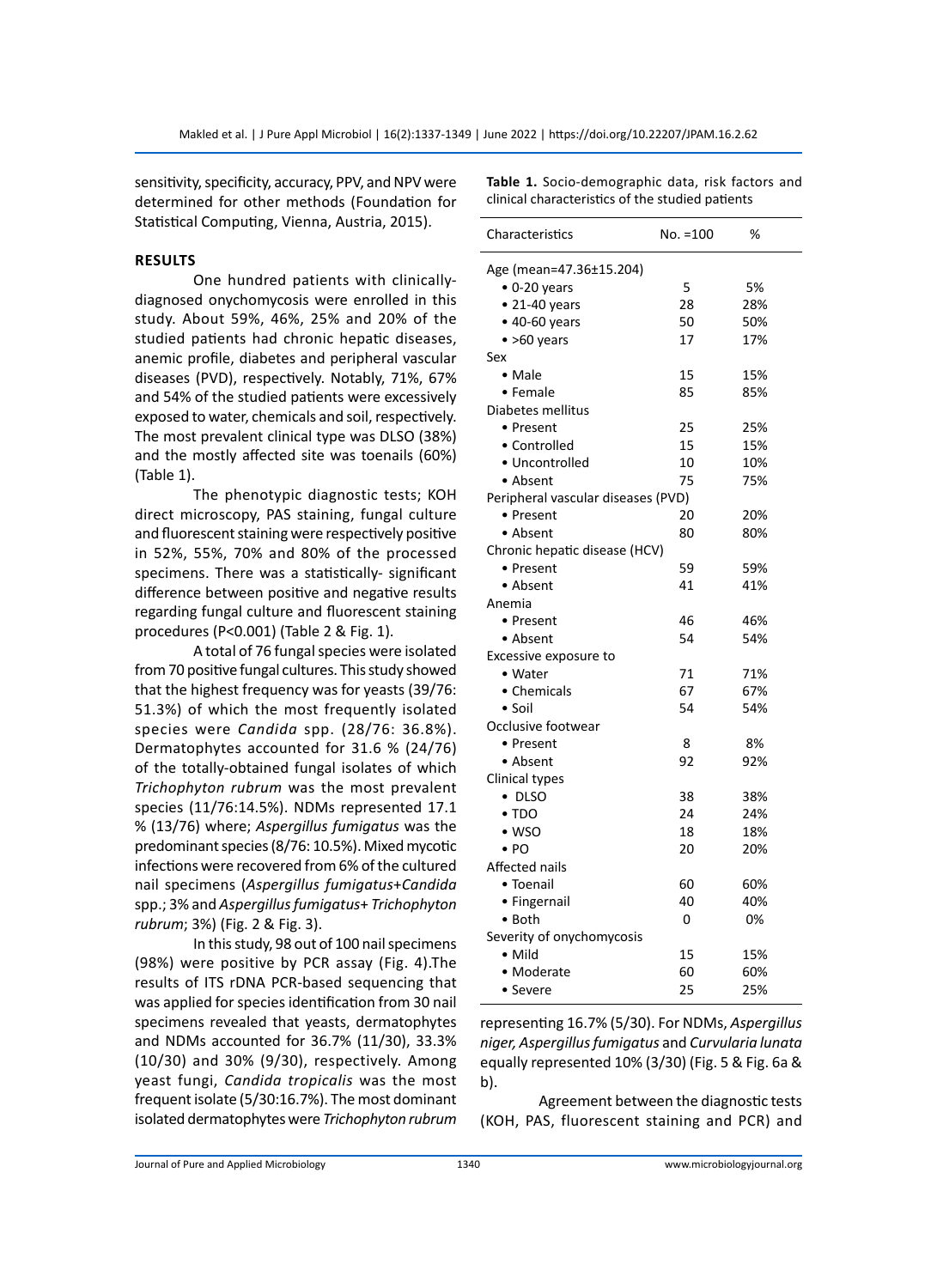fungal culture was evaluated by the Cohen kappa test. For each pair of tests, the kappa coefficient interval was listed in Table 3. The agreement of fungal culture with PAS and fluorescent staining was fair (0.396 and 0.315, respectively) and proved to be higher than that with KOH and PCR (slight agreement; 0.024 and 0.091, respectively).

Considering fungal culture as the gold standard for diagnosis of onychomycosis, the most sensitive method was PCR (100%) followed by fluorescent staining (89%), PAS staining (69%), and finally KOH mount (53%). The diagnostic accuracy was as follows: KOH mount 52%; PAS staining 71%,

PCR 72% and fluorescent staining 74% (Table 3).

Table 4 shows the clinical usefulness and performance of each technique used in diagnosis of onychomycosis. The most rapid test was KOH direct microscopy (15 min). Strikingly, fluorescent microscopic examination proved to be a rapid and low cost technique while the most expensive was PCR-based sequencing.

# **Discussion**

Onychomycosis is a fungal nail infection which constitutes approximately half of all nail disorders. The disease continues to spread and



**Fig. 1.** KOH mount, PAS staining, fluorescent staining results

1: KOH mount showing: (a): Branched septate hyphae (b): Budding yeast cell.

- 2: PAS stain film showing: (a): Branched hyphae with conidiophores. (b): Budding yeast cell.
- 3: Fluorescent microscopic examination showing: (a): Branched hyphae with microconidia.
- (b): Budding yeast cell with pseudohyphae.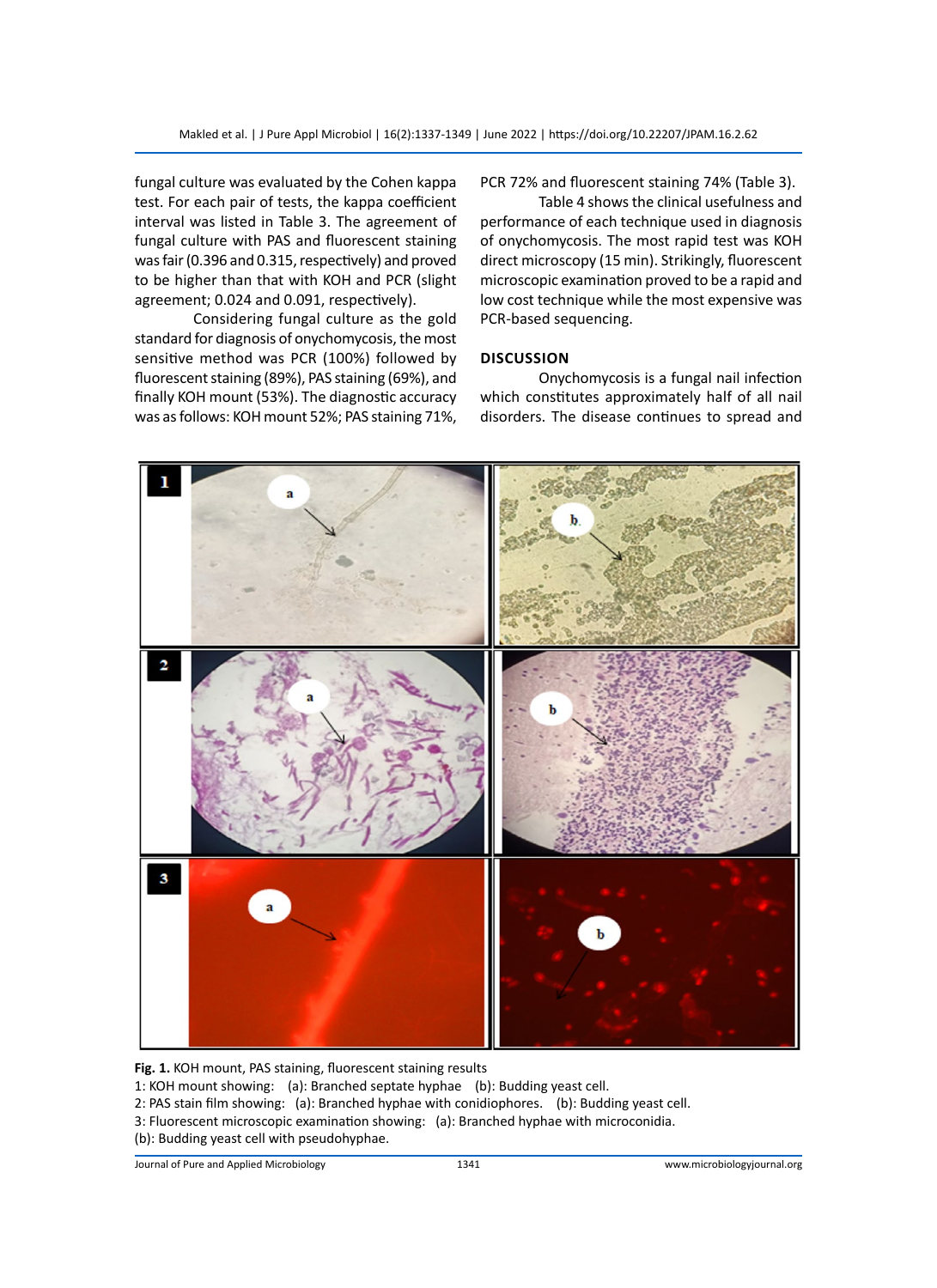persist with both psychosocial and economic effects. Therefore, presence of available and good laboratory techniques is mandatory for quick and accurate identification of causative fungi for proper treatment and prevention.<sup>14</sup> The idea of this research was to study the outcomes of fungal fluorescent staining and ITS rDNA PCRbased sequencing in relation to conventional methods (direct microscopy of KOH mount, PAS staining and mycological culture) for diagnosis of onychomycosis.

In this study, onychomycosis was more commonly encountered among elderly patients, a finding which was attributed to the reduced peripheral circulation, poor immune status, diabetes, and frequent nail injury.15,16 This result had been also proven by other researches in Egypt<sup>17</sup> and in Iraq<sup>1</sup> where onychomycosis had occurred more frequently in patients aged 40-60 years. Additionally, onychomycosis was higher in women (85%) than men (15%) in this study, perhaps because of work habits such as those of housewives, who generally perform household activities, including childcare, laundry, and cooking. Approximately, similar results had been published by other studies conducted in Egypt, $17,18$ 

| Table 2. Diagnosis of onychomycosis by phenotypic tests |  |  |
|---------------------------------------------------------|--|--|
|---------------------------------------------------------|--|--|

| Diagnostic tests     |                                                  | Positive<br>No. (%)              | Negative<br>No. (%)              | Total<br>$(n=100)$ | Z test               | P value                       |  |
|----------------------|--------------------------------------------------|----------------------------------|----------------------------------|--------------------|----------------------|-------------------------------|--|
| Conventional         | KOH mount<br>PAS staining<br>Mycological culture | 52 (52%)<br>55 (55%)<br>70 (70%) | 48 (48%)<br>45 (45%)<br>30 (30%) | 100<br>100<br>100  | 0.42<br>1.27<br>5.52 | 0.335<br>0.101<br>$< 0.001**$ |  |
| Non-<br>conventional | Fluorescent                                      | 80 (80%)<br>staining             | 20 (20%)                         | 100                | 8.34                 | $< 0.001**$                   |  |



**Fig. 2.**Mycological profile of the collected nail specimens 76 fungal species were isolated from 70 positive fungal cultures.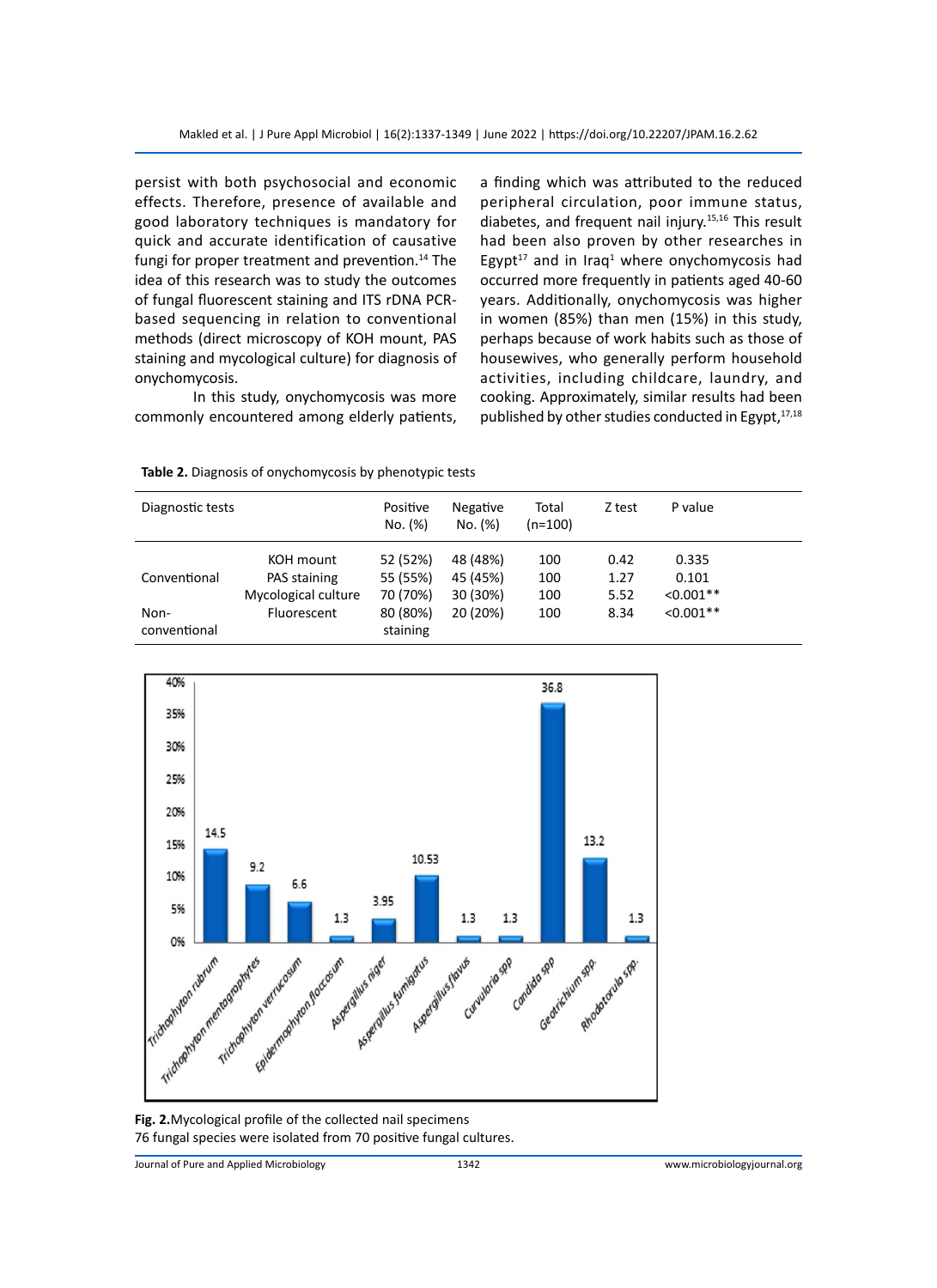and other countries as in India, Pakistan and Iraq.1,19,20

According to current results, the prevalence of onychomycosis had been shown to be significantly higher in patients with concomitant diseases such as anemia (46%), diabetes mellitus (25%) and PVD (20%) a finding which came in line with that reported by Emam and Abd El-salam<sup>18</sup> in Egypt and Dogra et al. $21$  in India. Also, in this study, toenails (60%) were more affected than fingernails (40%) and the observed patterns of onychomycosis were DLSO (38%), TDO (24%), PO



**Fig. 3.** Macroscopic appearance of the obtained fungal isolates on SDA

1: *Trichophyton mentagrophytes* showing:

- (a):Fluffy surface appearance. (b): Reddish brown colored reverse.
- 2: *Epidermophyton floccosum* showing:
- (a):Cottony white aerial mycelium surface appearance. (b): Yellowish brown reverse colony.
- 3: *Aspergillus fumigatus* showing blue-green granular colony.
- 4: *Curvularia* spp. showing fluffy and gray to gray-brown colony.
- 5: *Rhodotorula* spp. showing moist, creamy colonies.
- 6: *Candida* spp. showing smooth, creamy white colonies
- 7: *Geotrichium* spp. showing white to cream-colored yeast like colony.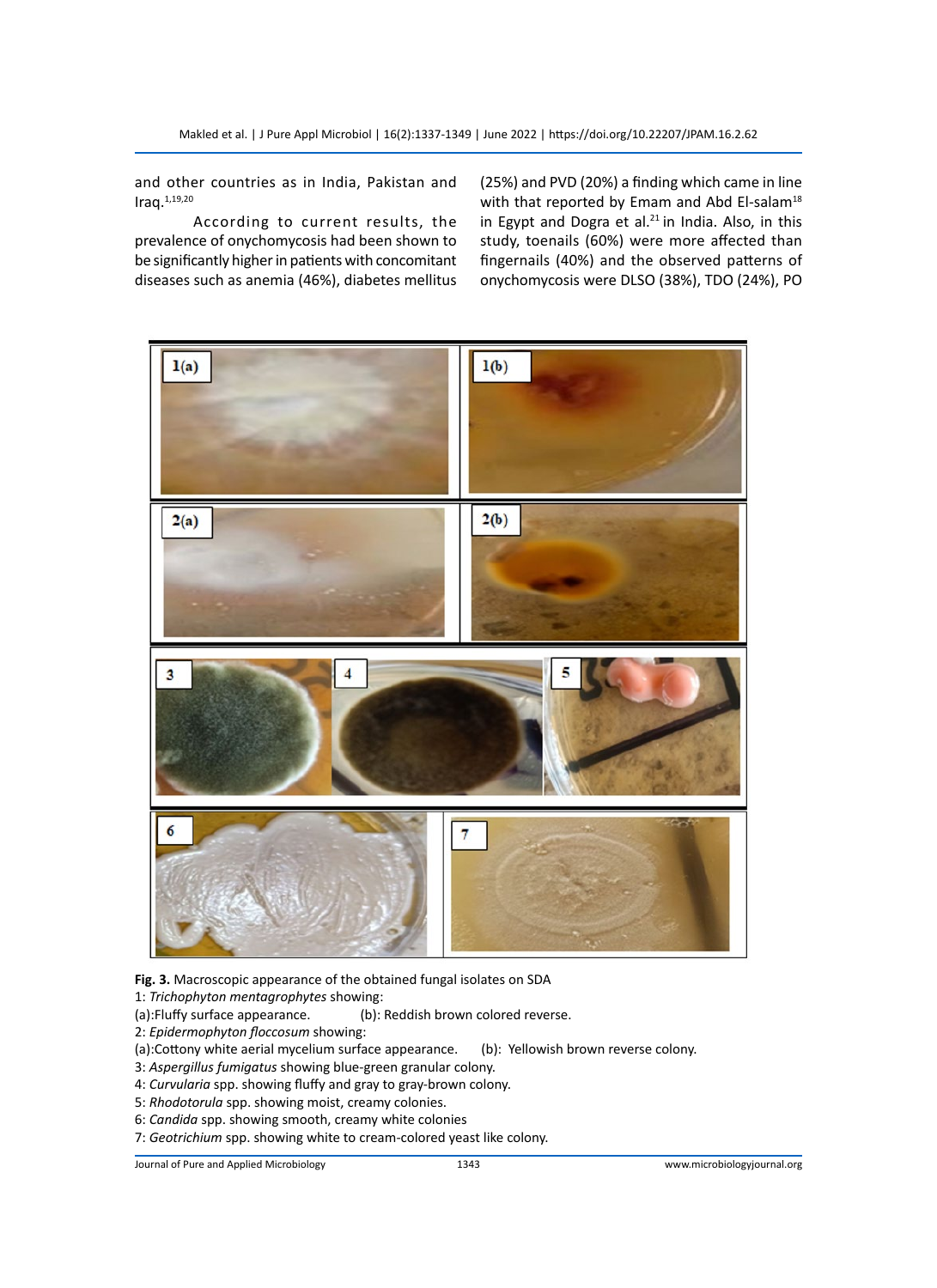(20%) and WSO (18%), these were in agreement with that published by Mohtady et al. $^{22}$  in Egypt and Gautam et al.<sup>14</sup> in India.

Although, the conventional methods of fungal detection (direct microscopy of KOH mount, fungal culture, and PAS staining) are the

**Table 3.** Agreement and diagnostic accuracy of KOH mount, PAS staining, fluorescent staining and PCR in relation to mycological culture as the gold standard for diagnosis

| Diagnostic test |                                        | Culture<br>(gold standard) |                      | $(\%)$ | Sensitivity Specificity Accuracy PPV<br>$(\%)$ | $(\%)$ | $(\%)$ | <b>NPV</b><br>$(\%)$ | Kappa<br>test* | P value                  |
|-----------------|----------------------------------------|----------------------------|----------------------|--------|------------------------------------------------|--------|--------|----------------------|----------------|--------------------------|
|                 |                                        | Positive<br>$(n=70)$       | Negative<br>$(n=30)$ |        |                                                |        |        |                      |                |                          |
| KOH             | Positive (n=52) 37(52.9%)              |                            | 15 (50%)             | 53%    | 50%                                            | 52%    | 71%    |                      | 31% 0.024      | 0.793                    |
| mount           | Negative (n=48) 33 (47.1%)             |                            | 15 (50%)             |        |                                                |        |        |                      |                |                          |
| <b>PAS</b>      | Positive (n=55) 48 (68.6%)             |                            | 7 (23.4%)            | 69%    | 77%                                            | 71%    | 87%    |                      |                | $51\%$ 0.396 < 0.001**   |
|                 | Negative (n=45) 22 (31.4%) 23(76.6%)   |                            |                      |        |                                                |        |        |                      |                |                          |
|                 | Fluorescent Positive (n=80) 62(88.6 %) |                            | 8(40%)               | 89%    | 40%                                            | 74%    | 78%    |                      |                | 60% 0.315 0.029***       |
| staining        | Negative (n=20) 8(11.4%)               |                            | 12(60%)              |        |                                                |        |        |                      |                |                          |
| <b>PCR</b>      | Positive (n=98)                        | 70(100%)                   | 28(93.3%)            | 100%   | 7%                                             | 72%    |        |                      |                | 71% 100% 0.091 0.029 *** |
|                 | Negative $(n=2)$                       | $0(0\%)$                   | 2(6.7%)              |        |                                                |        |        |                      |                |                          |

**Table 4.** The clinical usefulness and performance of each technique used in diagnosis of onychomycosis

| Diagnostic tests     | Time to obtain   | Cost (national   | Nail plate | Fungal    | <b>Species</b> |  |
|----------------------|------------------|------------------|------------|-----------|----------------|--|
|                      | the result       | Egyptian pounds) | penetrance | viability | Identification |  |
| KOH examination      | $15 \text{ min}$ | 5                | No         | No        | No             |  |
| <b>PAS</b>           | 24 hrs.          | 35               | Yes        | No        | No             |  |
| Fluorescent staining | $30 \text{ min}$ | 20               | No         | No        | No             |  |
| Fungal culture       | 1-3 weeks        | 45               | No         | Yes       | Yes            |  |
| PCR-based sequencing | 8 hrs.           | 600              | No         | No        | Yes            |  |



**Fig. 4.** Agarose gel electrophoresis for the PCR amplified products of ITS gene applied for diagnosis of onychomycosis A: Before purification

- Lane M: DNA molecular size marker (100-1000 bp).
- Lanes 1, 2, 3, 4, 5, 6, 7, 8, 9, 11 and 12 were positive for ITS gene.
- Lane 10 was negative for ITS gene.
- B: After purification
- Lane M: DNA molecular size marker (100-1000 bp).
- Lanes 2, 3 and 4 were purified PCR amplified products.
- Lane 1 and 5 were non-purified PCR amplified products.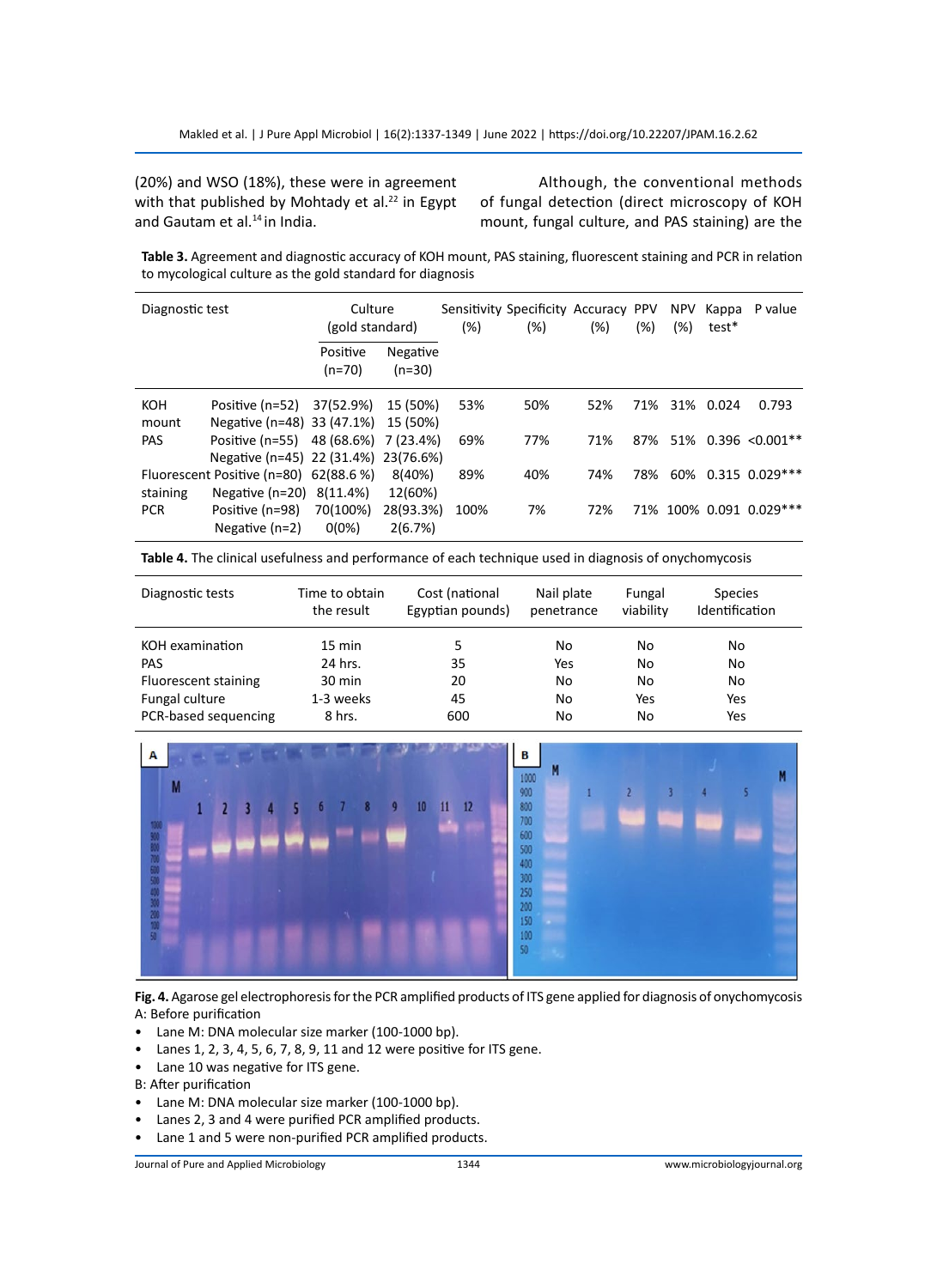

**Fig. 5.** Distribution of the obtained fungal species according to ITS rDNA PCR- based sequencing. Sequencing was performed for 30 PCR products of nail specimens.

most broadly used for diagnosis of onychomycosis, these methods have disadvantages as low sensitivity. Therefore, non-conventional methods like fluorescent staining and molecular biology methods are developed for diagnosis of fungal infections.<sup>2</sup>

In this study, 52%, 55% and 70% out of the 100 processed nail specimens were fungal positive by KOH direct microscopy, PAS, and mycological culture, respectively. Results obtained by other researchers displayed variable detection rates for these methods. Haghani et al.,<sup>23</sup> Tyagi et al.<sup>24</sup> and Zhao et al.25 had nearly similar results (74.2%, 70% and 77%, respectively for culture) and their KOH method results were 57.6%, 68.2% and 62.7%, respectively. A higher positivity for KOH direct microscopy reaching up to 85.1% and 85.7% was published by other studies<sup>23,26</sup> respectively. For KOH direct microscopy, Lin et al. $27$  and Patel et al.28 reported positivity rates of 67.3% and 62.12%, respectively.

Regarding the diagnosis of onychomycosis by culture, there was a disparity in the results between different studies. Accordingly, mycological culture yielded positive fungal growth in 60% of the processed samples for Abdo et al.<sup>26</sup> and 42.1% for lin et al.27 A lower positivity by culture (29.29%) was reported by Patel et al.<sup>28</sup>

Some previous studies declared that, however, fungal culture was more precise than the KOH preparation in defining the etiological agents of onychomycosis, false-negative results may occur due to presence of non-living organisms which won't grow in culture, $29$  inaccessibility of the organism trapped in nail keratin to the culture growth media, $^{18}$  previous treatment with anti-fungal drugs that hinder culture growth,<sup>29</sup> sampling inaccuracy<sup>29</sup> and the slow growth rate of dermatophytes in culture media.<sup>29</sup> Falsepositive results of the culture may also happen due to contamination of the culture medium by the normal fungal flora of skin or laboratory contaminants or saprophytes. $23$  In the same context, our study demonstrated that of out of 30 culture-negative nail specimens, 93.3% (28/30) were positive by PCR assay. Also, Dhib et al<sup>30</sup> showed that culture-negative specimens were 91.3% PCR positive.

In current work, mycological culture proved that yeasts were the main fungi involved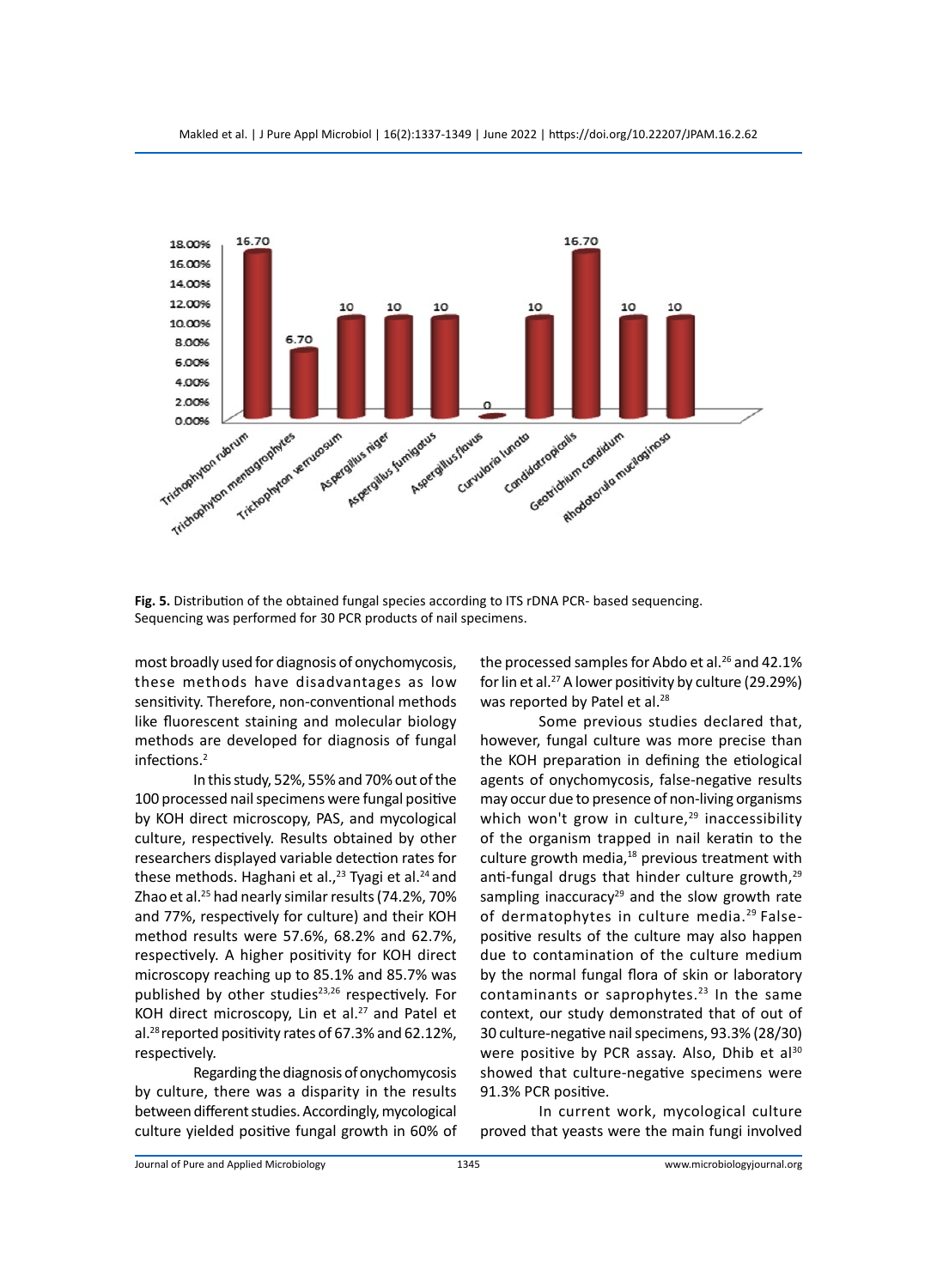in onychomycosis by 51.3% [with *Candida* spp. as the most isolated spp. (36.8%)] followed by dermatophytes 31.6% [with *Trichophyton rubrum*  as the most frequent spp. (14.5%)] and NDMs represented 17.1% [with *Aspergillus fumigatus* as the predominant mold (10.5%)]. Some previous studies revealed the same trends, where yeasts accounted for 56%, 65%, 43.3%, 66% and 75.9%, respectively.1,3,10,17,31 On the other hand, Gautam et al.<sup>14</sup> reported that dermatophytes were the mostly isolated fungi (60%) followed by NDMs (30%) and finally *Candida* spp. (10%) in India.

Molecular biology methods for identification of fungi directly from specimens are reliable and reproducible compared to other methods.12 PCR may detect DNA in dead fungal agents and can identify one or more species with specific primers in clinical samples without post-PCR analysis. However, post-PCR procedures such as sequencing raise the sensitivity of detection in dermatological samples and are valuable for identification of causative fungi at the species level from amplicons picked up with pan-fungal primers.32

In this study, PCR was positive in 98% of the processed nail specimens. This finding agreed with Jha et al.<sup>19</sup> in India who found that 100% of 231 phenotypically- confirmed onychomycosis cases were genotypically positive by PCR. On the other hand, lower positive results of PCR (67%) were detected by another study.<sup>33</sup>

The results of ITS rDNA PCR-based sequencing for 30 nail specimens assured that yeasts were the most frequently isolated fungi (36.7%)[with *Candida tropicalis* as the most prevalent yeast (16.7%)]. Our results were in agreement with Fatahinia et al.<sup>34</sup> in Iran who showed that the most frequently isolated fungi were yeasts (57.15%) with *C. albicans* as the most common species (29.35%). This contrasted with Ahmed et al.<sup>35</sup> in Egypt who observed the predominance of NDMs (74.5%) [with *Aspergillus*  spp. as the most prevalent molds (30%)].



**Fig. 6a.** Nucleotide sequence of ITS gene of *Candida tropicalis* isolate.

Journal of Pure and Applied Microbiology 1346 www.microbiologyjournal.org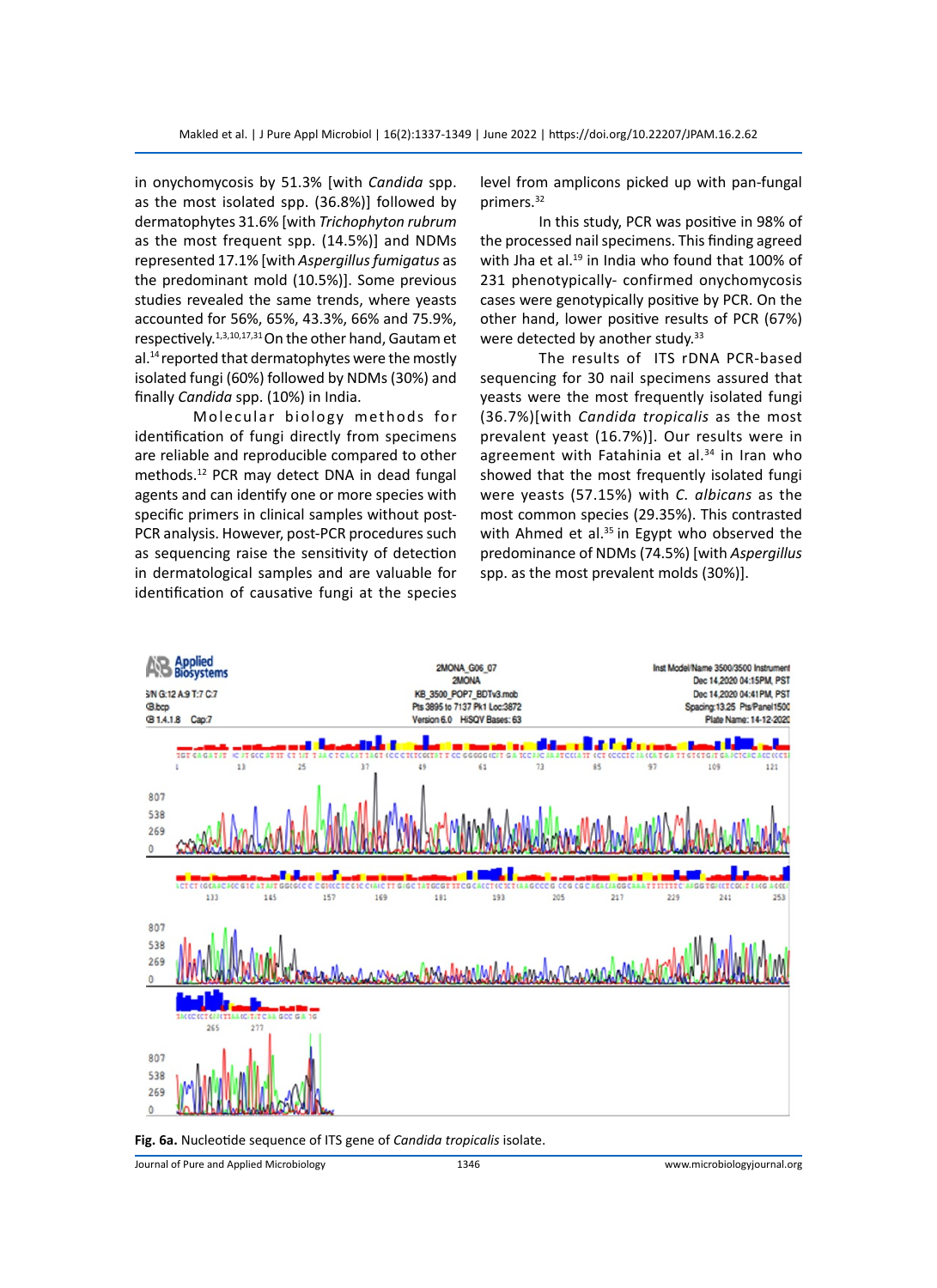The higher percentage of yeasts in our patients may be related to ageing, female predominance, chronic exposure to moisture, wet work in housewives, soil in agricultural activities and chemicals including detergents, soaps, etc. Yeasts may colonize the skin, hair, and nails but may become pathogenic in patients with poor immunity consequent to diabetes mellitus, vascular diseases, and anemia.<sup>17,31</sup> Accordingly, 25%, 20% and 46% of our patients complained of diabetes mellitus, vascular diseases, and anemia, respectively.

Considering fungal culture as the cornerstone, this study showed that the most reliable technique for diagnosis of onychomycosis was PCR (100%) followed by fluorescent staining (89%), PAS staining (69%) and then KOH direct smear (53%). Similarly, other studies revealed that PCR had 100% sensitivity.<sup>22,2</sup> In this study, the use of fungal fluorescent staining of nail specimens for studied patients enhanced sensitivity of direct examination by 36% compared to KOH (53%). Also, another study by Bao et al. $<sup>2</sup>$  showed that the use</sup> of fungal fluorescent staining of nail specimens improved the sensitivity of direct examination by 12% and the use of PCR-based sequencing enhanced the sensitivity 6% compared to culture. Our current results proved that PAS staining microscopy was significantly more sensitive (69%) with diagnostic accuracy 71% which was higher than direct KOH microscopy (52%) in relation to culture. Other studies showed that PAS sensitivity ranged from 84-100%.<sup>33</sup> In addition, PAS histopathology staining has other advantages such as detection of fungal structures as spores and hyphae, detection of degree of nail plate involvement, detection of rare hyphae and spores, and the low ratio of false-negative results in comparison with culture.<sup>36</sup> However, problems of PAS microscopy include higher cost, a longer turnaround time than direct KOH or PCR and failure to discriminate among fungal species.<sup>37,33</sup> KOH microscopy lack sensitivity with false-negative results of 5–15% because of low visibility, dispersed fungal elements in nail scraping, and inexpert examiner. Moreover, the technique



**Fig. 6b.** Nucleotide sequence of ITS gene of *Trichophyton mentagrophytes* isolate Note that C is colored by red, A is colored by green, G is colored by black and T is colored by blue color

Journal of Pure and Applied Microbiology 1347 www.microbiologyjournal.org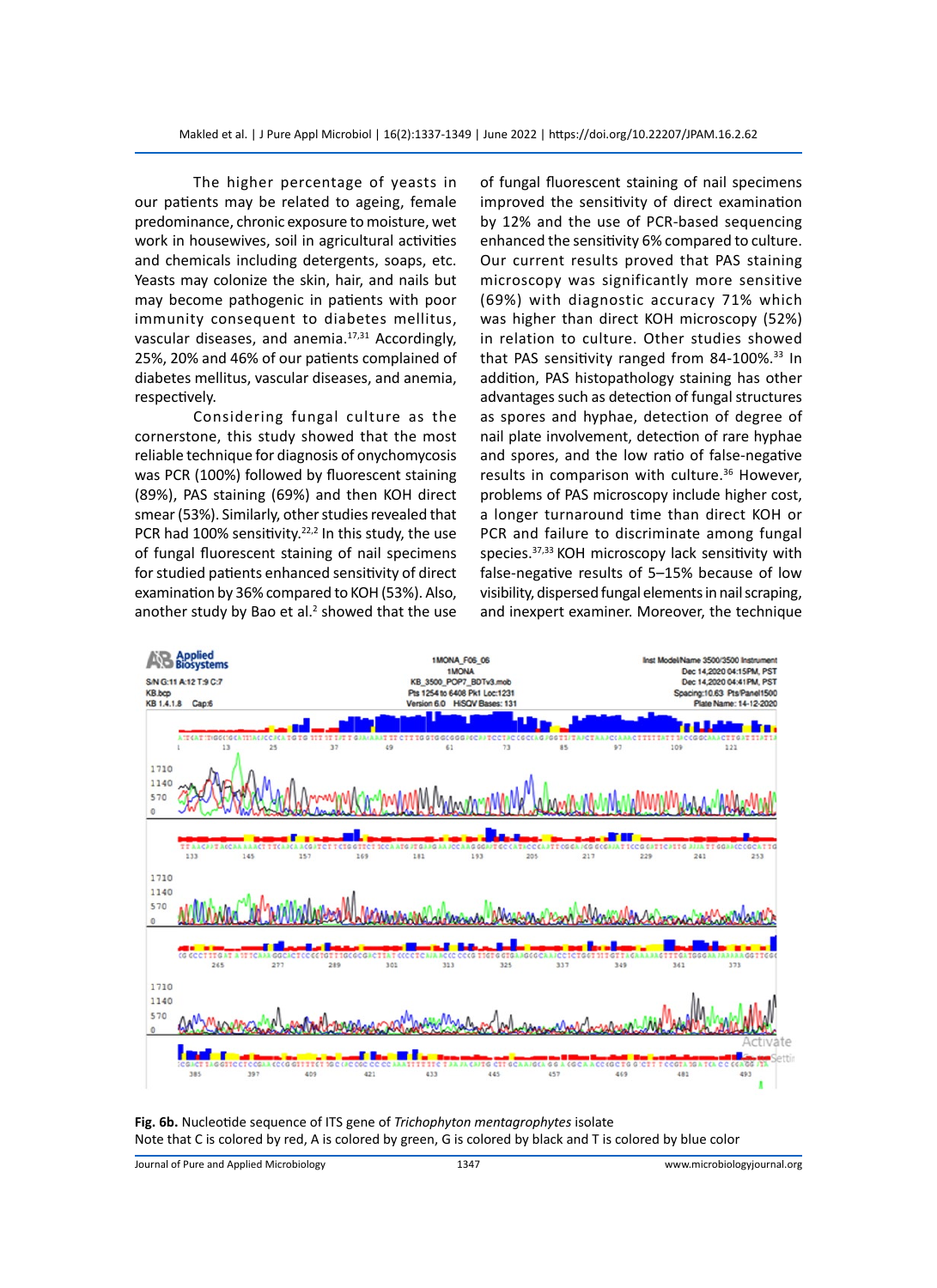cannot distinguish between dermatophytes and other fungal species.<sup>2</sup>

The time and cost for each technique were evaluated in this research. The fastest test for diagnosis of onychomycosis was KOH direct microscopy (15 min) and fluorescent staining (30 min). PAS stain required experienced dermatopathologists or pathologists to avoid false-positive or false-negative results. PAS approach could not identify the species and fungi, and relatively consumed higher cost than KOH direct microscopy and fluorescent staining. Moreover, fungal culture as well as PCR-based sequencing was able to identify the fungal genus and species. Similar findings were reported by other researchers in China<sup>2</sup> and in Taiwan.<sup>27</sup>

#### **Conclusions**

Yeast fungi still were of the commonest etiologic agents for onychomycosis. The most sensitive technique for diagnosis was PCR. Fluorescent staining proved higher sensitivity compared with KOH and PAS approaches. It can be applied as a potential new tool for primary detection and identification of onychomycosis agents, its conjunction with PCR-based sequencing for species identification may help clinicians for more accurate diagnosis and effective treatment of onychomycosis.

#### **ACKNOWLEDGMENTS**

The authors would like to thank their colleagues at the Dermatology Department for their great help and assistance to accomplish this work.

### **CONFLICT OF INTEREST**

The authors declare that there is no conflict of interest.

#### **AUTHORS' CONTRIBUTION**

AFM conceptualized and designed the work. MSS collected the samples. SMEH and MSS contributed in the practical section of the work. SMEH performed the molecular study. SAMA and AME Interpreted the clinical and laboratory data. AFM, MMG, SAMA and AME wrote the manuscript. MMG revised and performed the language editing of the manuscript. All authors read and approved the final manuscript for publication.

### **FUNDING**

None.

# **DATA AVAILABILITY**

All datasets generated or analyzed during this study are included in the manuscript.

#### **ETHICS STATEMENT**

Not applicable.

#### **REFERENCES**

- 1. Mahmood LJ, Qurtas DS. Mycological Study of Onychomycosis in Erbil City. *Annals of RSCB.* 2021;25(4):20470- 20479.
- 2. Bao F, Fan Y, Sun L, et al. Comparison of fungal fluorescent staining and ITS rDNA PCR-based sequencing with conventional methods for the diagnosis of onychomycosis. *J Eur Acad Dermatol Venereol.* 2018;32(6):1017-1021. doi: 10.1111/ idv.14843
- 3. Verrier J, Monod M. Diagnosis of dermatophytosis using molecular biology. *Mycopathologia.* 2017;182(1- 2):193-202. doi: 10.1007/s11046-016-0038-z
- 4. Tartor YH, Abo Hashem ME, Enany S. Towards a rapid identification and a novel proteomic analysis for dermatophytes from human and animal dermatophytosis. *Mycoses.* 2019;62(12):1116-1126. doi: 10.1111/myc.12998
- 5. Tsang C, Teng J, Lau S, Woo P. Rapid Genomic Diagnosis of Fungal Infections in the Age of Next-Generation Sequencing. *J Fungi.* 2021;7(8):636. doi: 10.3390/ jof7080636
- 6. Nada EA, El Taieb MA, El-Feky MA, et al. Diagnosis of onychomycosis clinically by nail dermoscopy versus microbiological diagnosis. *Arch Dermatol Res.* 2020;312:207-212. doi: 10.1007/s00403-019-02008-6
- 7. El-Hamd MA, Elhameed MA, Fattouh M, Shalaby M, Saleh R. *In vitro* antifungal susceptibility testing of fungi in patients with onychomycosis. *Dermatologic Therapy.* 2020;33(3):e13429. doi: 10.1111/dth.13429
- 8. Arora S, Pal R, Suhag DV, Dabas R, Arora G, Chand S. KOH Wet Mount versus Cellophane Strip without Mounting Medium for Rapid Diagnosis in Superficial Mycoses. *Indian Journal of Dermatopathology and Diagnostic Dermatology*. 2021;8(1):1-5. doi: 10.4103/ ijdpdd.ijdpdd\_113\_20
- 9. Hayette M, Seidel L, Adjetey C, et al. Clinical evaluation of the DermaGeniusR Nail real-time PCR assay for the detection of dermatophytes and *Candida albicans* in nails. *Medical Mycology.* 2019;57(3):277-283. doi: 10.1093/mmy/myy020
- 10. Taha M, Saleh HM, Fathy G, Hamed MA. Evaluation of fluorescence microscopy using acridine orange stain versus hematoxylin and eosin stain in the diagnosis of onychomycosis. *Journal of Egyptian Women Dermatologic Society*. 2017;14(1):66-70. doi: 10.1097/01.EWX.0000489881.73552.55
- 11. Banik A, Durairaj E, Lyngdoh WV, Khyriem AB, Sabhapandit D. Clinico-aetiologic profile